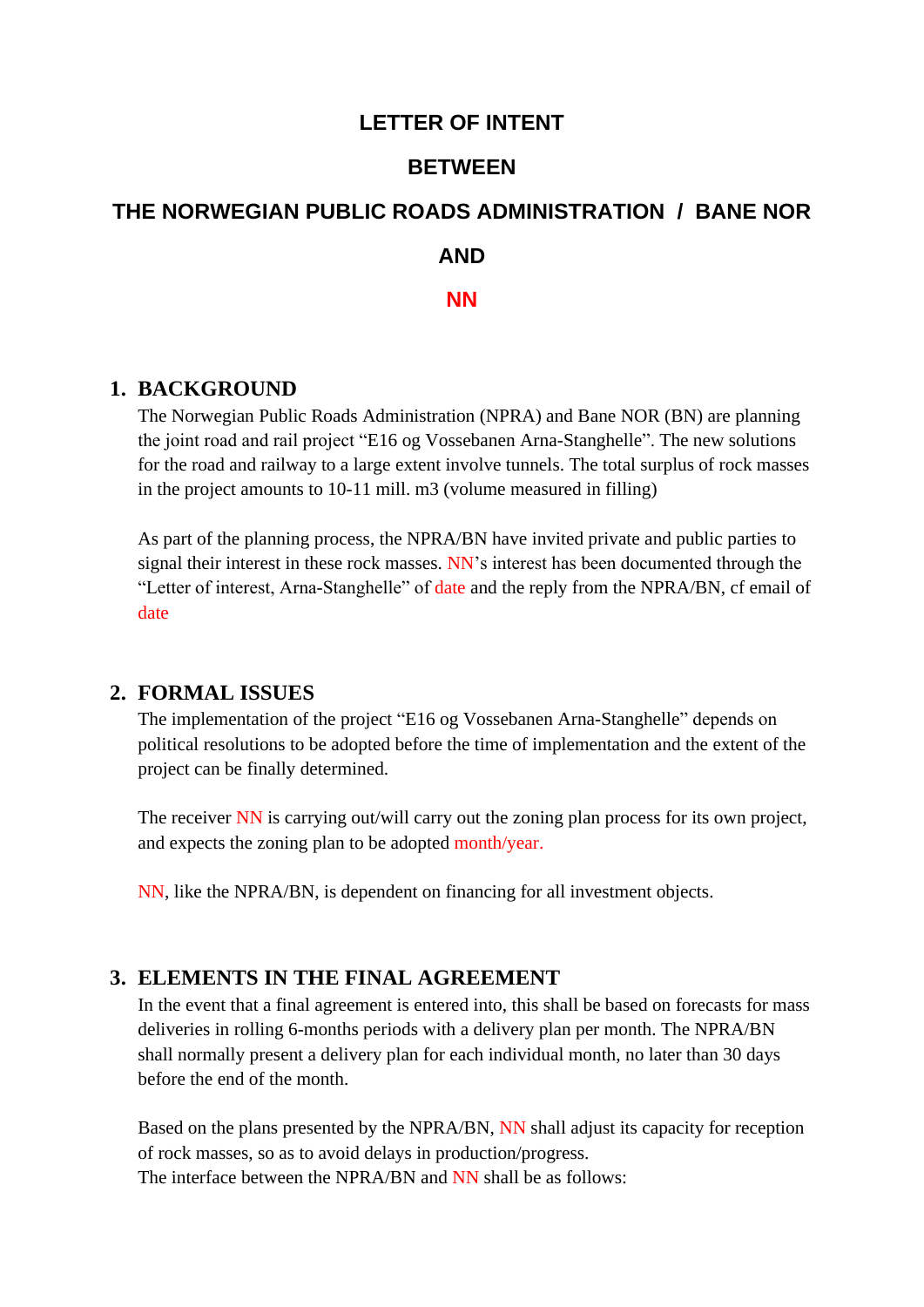- The NPRA/BN will blast the rock into fragments and transport the masses to a nearby interim storage area and/or quay; details to be agreed.
- The masses will ordinarily not be processed before delivery.
- When a final agreement is to be signed, the parties shall agree on the (minimum) total volume, the volume to be received per day, and the duration of the period of delivery.
- The receiver is responsible for ensuring that the required plans and approvals for its own project are obtained before delivery starts.

For agreements involving barge transport by sea to areas relatively close to the construction site, the following shall apply:

• The NPRA/BN will be responsible for, and cover the cost of, establishing a temporary quay/loading facility, as well as the loading itself. For the sake of rational operations and potentially multiple recipients at the same time, it it may be an option that the NPRA/BN in practice also handle the transport by barge to approved deposit sites/project areas. The receiver NN shall cover the costs of the transport.

For agreements involving longer sea transports by ship, the following shall apply:

- The NPRA/BN will be responsible for, and cover the cost of, establishing a temporary quay/loading facility, as well as the loading itself. The receiver NN itself will be responsible for transport vehicles (ships) and all transport costs to its own approved deposit site/project area.
- The receiver of the masses will be responsible for ensuring that all transport takes place in accordance with applicable rules and regulations.

For agreements involving transport by public road the following shall apply:

- For transports by public road, the receiver NN will be responsible for loading and transport from the agreed interim storage area.
- The receiver of the masses will be responsible for ensuring that all transport takes place in accordance with applicable rules and regulations, and that existing roads, structures etc. have sufficient bearing capacity.

# **4. FINANCIAL CONDITIONS**

The parties agree that a final agreement shall be based on the following main principle:

- NN receives rock masses from the NPRA/BN at cost NOK: (financial agreement)
- NN covers all costs of transport and its own deposit site / project area, cf. Section 3.
- When the final agreement has been entered into, NN shall provide a bank guarantee as security for its obligations.